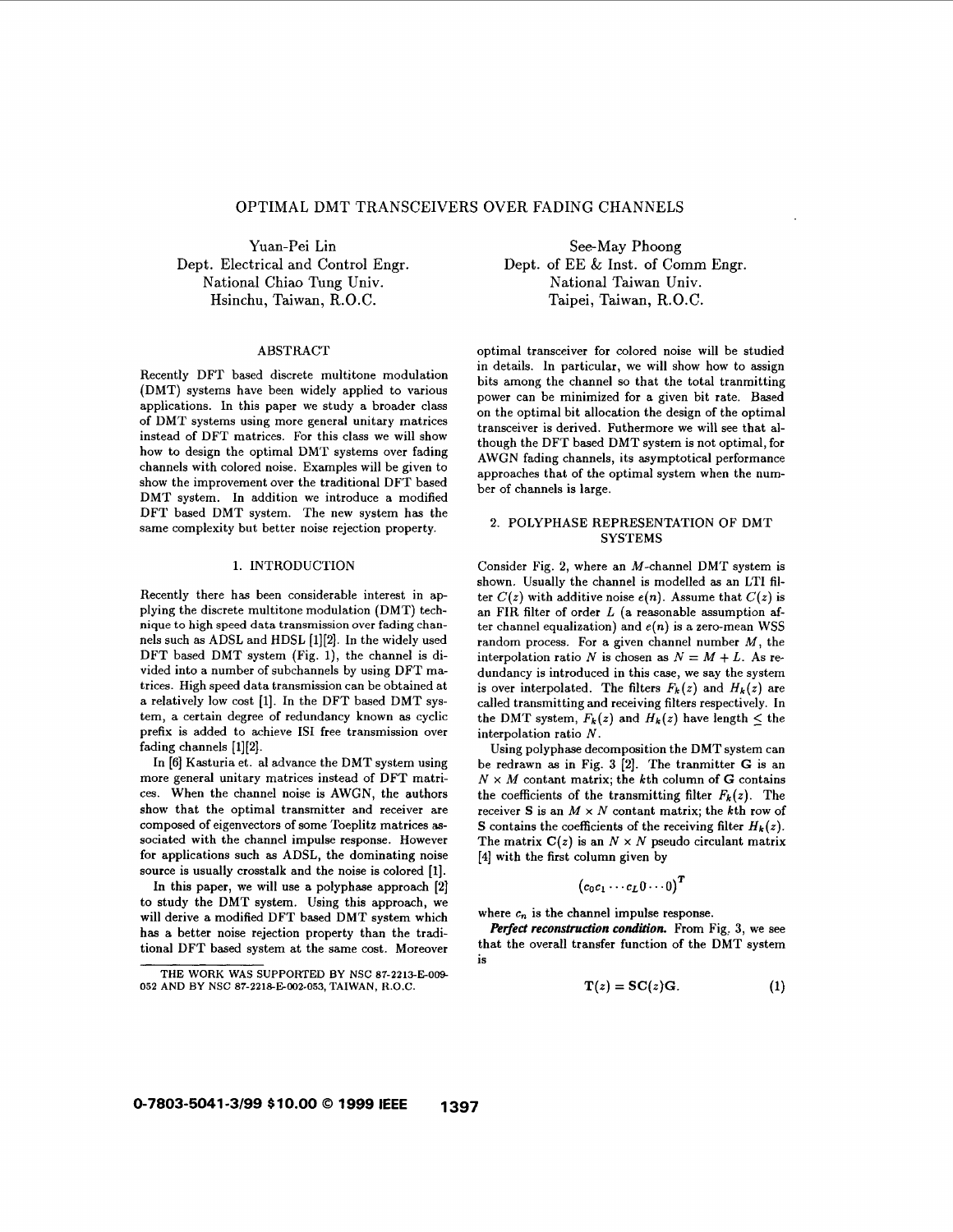

Figure **1:** An M-channel DFT based DMT system



Figure 2: An M-channel DMT system over a fading channel



Figure 3: The polyphase representation of the DMT system

When  $T(z) = I$  we say the DMT system has ISI free property or perfect reconstruction (PR); the outputs are identical to the inputs except delays in the absence of channel noise.

# **Interchange** of **the transmitting and receiving filters**

One immediate advantage of the polyphase approach is that it tells us how to interchange the trasmitting and receiving filters and still preserves the PR property. To see this, observe that the pseudo-circulant matrix  $C(z)$ satisfies,

$$
\mathbf{C}(z) = \mathbf{J}_N \mathbf{C}^T(z) \mathbf{J}_N, \tag{2}
$$

where  $J_N$  is the  $N \times N$  reversal matrix. Using (1) and **(2),** we can exchange the transmitter and receiver: if a DMT system with transmitter receiver pair (G, **S)** is perfect, then the DMT system  $(S^T, G^T)$  is also perfect. This implies that, we can exchange the transmitting filters and receiving filters and the system is still perfect even when the channel is a fading channel.

### 3. MODIFIED DFT BASED DMT SYSTEMS

The block diagramof DFT based DMT system is shown in Fig. **1.** The transmitter performs two operations:

computing the M-point inverse DFT of each input block and adding  $L$  cyclic prefix. The redundancy allows the receiver to remove **IS1** and the overall system is perfect. The receiver consists of an M-point DFT matrix and *M* scalars  $1/C_k$ , for  $k = 0, 1, \dots, M - 1$ , where  $C_k$  are the M-point DFT of the channel impulse response. It has the great advantage that the whole system is almost channel independent except the M scalars  $1/C_k$ .

One can verify that the transmitter  $G = \{WW_1\}^{\dagger}$ , where **W** is the  $M \times M$  DFT matrix with  $[\mathbf{W}]_{mn} =$  $W^{mn}$  and  $W = e^{-j2\pi/M}$  and  $W_1$  is a submatrix of **W** that contains the first *L* columns of **W.** The receiver is  $S = \Lambda^{-1}[0 \text{ W}]$ , where  $\Lambda$  is the diagonal matrix  $diag(C_0, C_1, \cdots, C_{M-1})$ . Note that the kth row of **S** contains the coefficients of the kth receiving filter  $H_k(z)$ . So the receiving filters are DFT filters of length *M* and hence the frequency responses will have a main lobe of width  $2\pi/M$ .

Now if we exchange the transmitter and the receiver (with slight modification), we get the modified DFT based DMT system.

$$
\mathbf{G} = \begin{pmatrix} \mathbf{0} \\ \mathbf{W}^\dagger \end{pmatrix}, \mathbf{S} = \boldsymbol{\Lambda}^{-1} [\mathbf{W} \mathbf{W}_1].
$$

The modified system has the same complexity **as** the conventional case. But the new receiving filters are DFT filters with length  $N$  instead of  $M$  in the conventional case. The allows the new system to enjoy additional advantages. First, the new receiving filter have narrower bandwidth  $2\pi/N$ . Fig. 4 gives a comparison of the conventional and new receiving filters for the same transmitting power. Only the first receiving filters of these two systems are shown **as** the other receiving filters are shifted versions of the first filter. The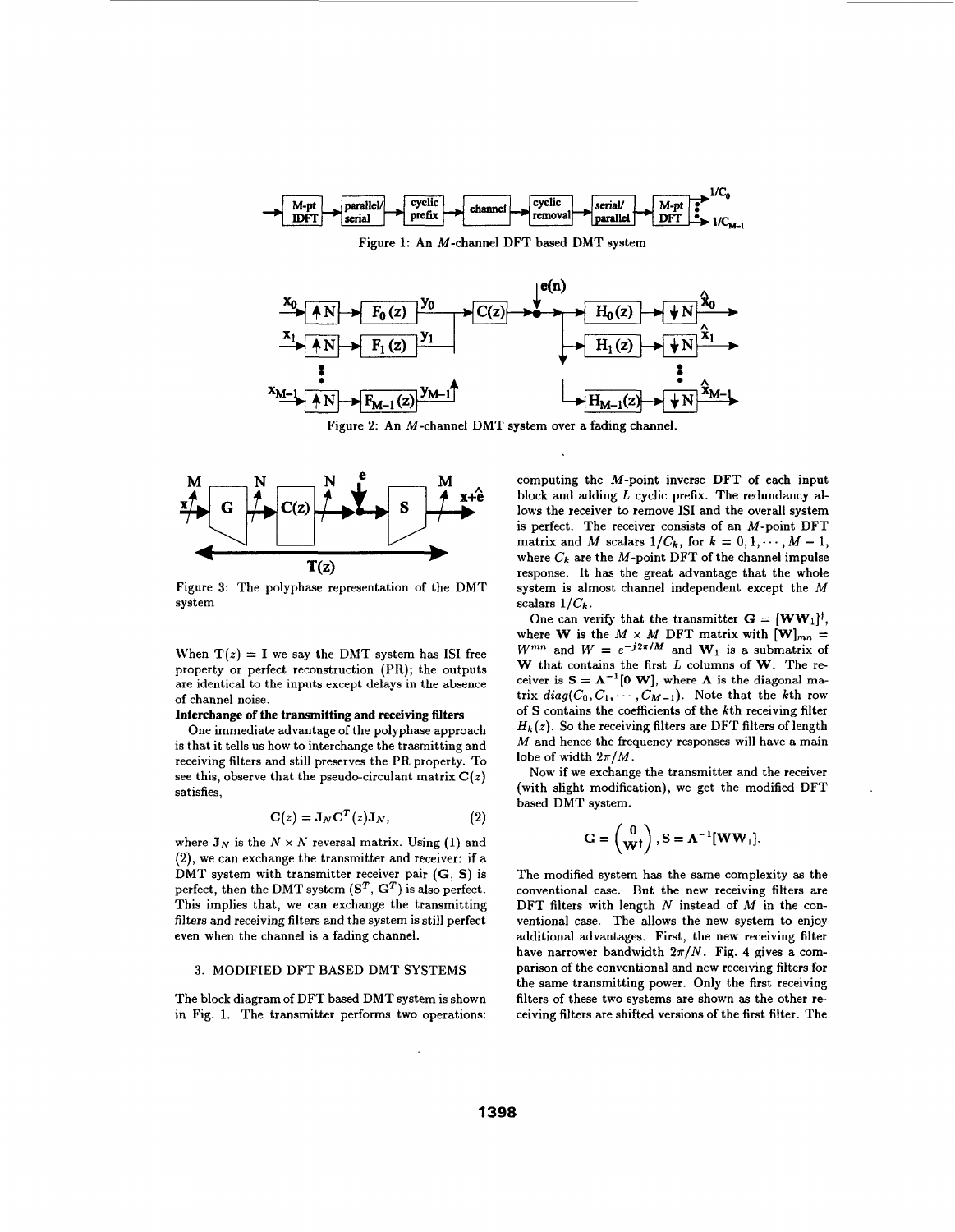narrower main lobe in the modified case gives better performance in rejecting out of band noise. Moreover, the new receiving filters have longer length. The channel noise will be averaged over a longer block and the effect of impulsive noise will be reduced.



Figure **4:** The magnitude responses of the first receiving filters in the conventional DFT based DMT system and the modified system for  $L = 32$  and  $M = 256$ . (Frequency normalized by  $2\pi$ )

## **4.** GENERALIZED PERFECT DMT SYSTEMS

The transmitter of the modified DFT system can be viewed the coding of the input block using DFT vectors plus padding of *L* zeros. We can generalize the system by letting the transmitter be

$$
\mathbf{G} = \begin{pmatrix} \mathbf{G}_0 \\ \mathbf{0} \end{pmatrix} \tag{3}
$$

where  $G_0$  is an arbitary  $M \times M$  unitary matrix. With  $N = M + L$ , we can partition  $C(z)$  as  $C(z)$  =  $[C_0 \ C_1(z)]$  where  $C_0$  is an  $N \times M$  lower triangular Toeplitz matrix. It follows that

$$
\mathbf{C}(z)\mathbf{G}=\mathbf{C}_0\mathbf{G}_0.
$$

Now the condition for perfect reconstruction becomes  $SC_0G_0 = I$ ; that is, **S** should be an left inverse of the constant matrix  $C_0$   $G_0$ . Using singular value decompo-

sition (SVD), we can decompose 
$$
C_0
$$
 as,  
\n
$$
C_0 = \underbrace{[U_0 U_1]}_{U} \begin{pmatrix} \Lambda \\ 0 \end{pmatrix}_{N \times M} V^T = U_0 \Lambda V^T, \qquad (4)
$$

where **U** and **V** are  $N \times N$  and  $M \times M$  unitary matrices. The column vectors of **U** are the eigenvectors of  $C_0C_0^T$  and the column vectors of **V** are the eigenvectors of  $C_0^T C_0$ . The matrice  $\Lambda$  is diagonal and the diagonal elements  $\lambda_k$  are the singular values of  $C_0$ , which are nonzero as  $C_0$  has full rank. The SVD of  $C_0$  immediately gives us one possible choice of **S,** 

$$
\mathbf{S} = \mathbf{G}_0^T \mathbf{V} \mathbf{\Lambda}^{-1} \mathbf{U}_0^T. \tag{5}
$$

However the above equation gives only one possible solution. To obtain all solutions, we note that the PR condition  $SC_0G_0 = I$  only requires that S be a left inverse of  $C_0G_0$ . As  $C_0G_0$  is of dimensions  $N \times M$ , the receiver **S** is not unique. In fact, we can choose **S** =  $G_0^T V \Lambda^{-1} (I \Lambda) U^T$ , where **A** is an arbitrary  $M \times L$  matrix. The flexibility can be exploited to improve the frequency selectivity of the receiving filters or to minimize the total output noise power **[7].** The discussion of the later is given next.

# **MMSE receiver**

When the DMT system is perfect, the output noise comes entirely from the channel noise. We define the output average noise power  $E_N$  as  $E_N =$  $1/M \sum_{k=0}^{M-1} \hat{\sigma}_{e_k}^2$ . Then the optimal choice of **A** that minimizes  $E_N$  is given by [7]

$$
\mathbf{A} = -\mathbf{U}_0^T \mathbf{R}_{ee} \mathbf{U}_1 (\mathbf{U}_1^T \mathbf{R}_{ee} \mathbf{U}_1)^{-1}.
$$

For the same transmitter  $G_0 = V$ , Fig. 5 shows the reduction in noise power when **A** is introduced. The channel used in this example is  $C(z) = 1 + \rho z^{-1}$  and the noise source is the NEXT dominated crosstalk [l].



Figure 5: The average noise power as a function of  $\rho$  for the channel  $1 - \rho z^{-1}$ . The solid line is the average noise power of the MMSE receiver.

# *5.* OPTIMAL DMT SYSTEM

We first derive the bit allocation formula for the generalized DMT system such that the transmitting power can be minimized for a given bit rate. Then we show how to design the optimal transceiver for arbitrary colored noise.

Let the bit rate in the *k*-th channel be  $b_k$ , then the total average bit rate is  $b = \frac{1}{M} \sum_{k=0}^{M-1} b_k$ . The input power of the k-th channel is  $\sigma_x^2$ , which is also the output signal power of the k-th channel at the receiver end due to the PR property. Suppose the output noise power of the kth channel is  $\hat{\sigma}_{e_k}^2$ . For most modulation systems under high bit rate assumption, we have